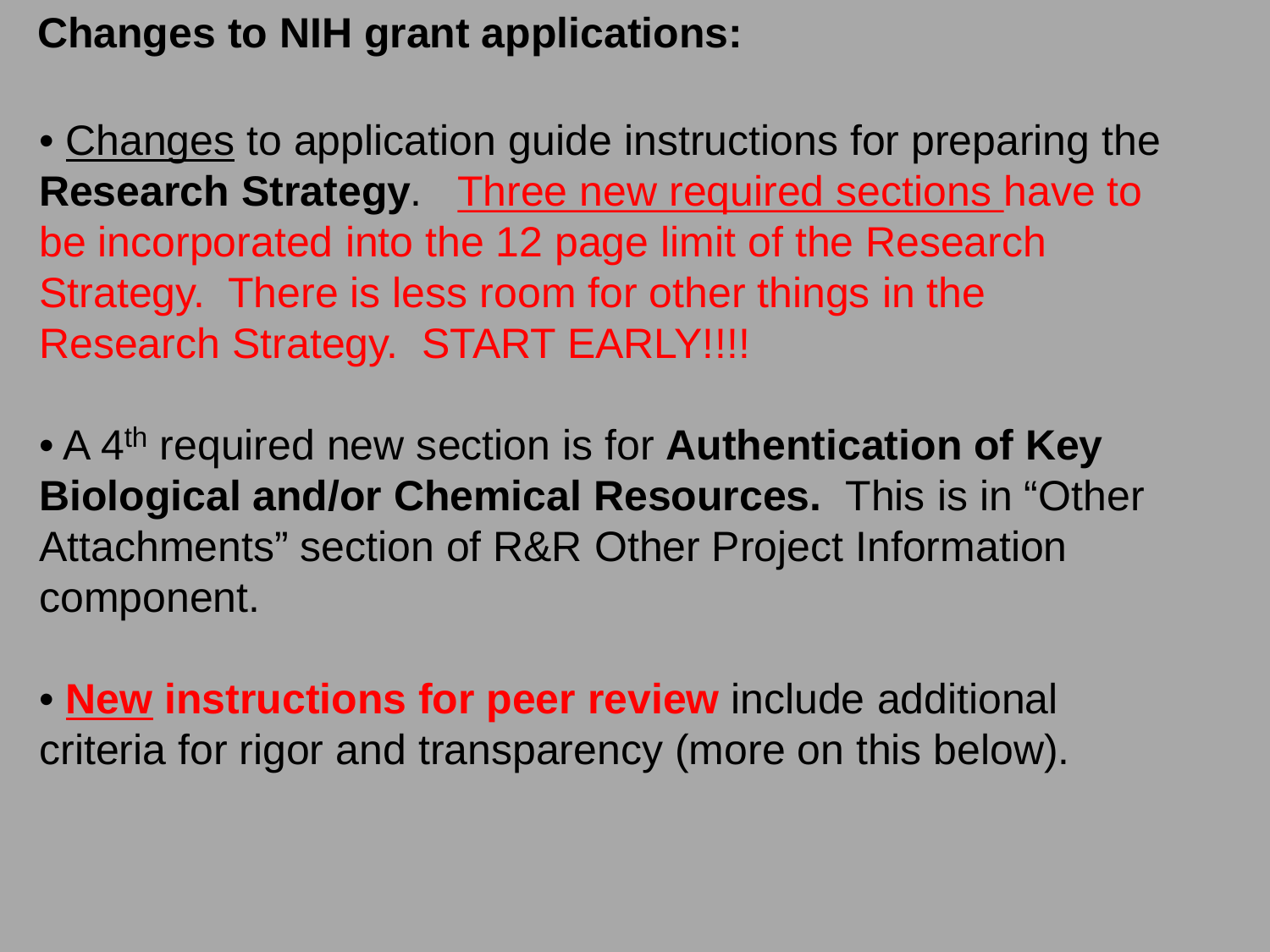**New required sections in Research Strategy:**

- 1) The scientific premise forming the basis of the proposed research
- 2) Rigorous experimental design for robust and unbiased results
- 3) Consideration of relevant biological variables (example: sex representation in subject pool)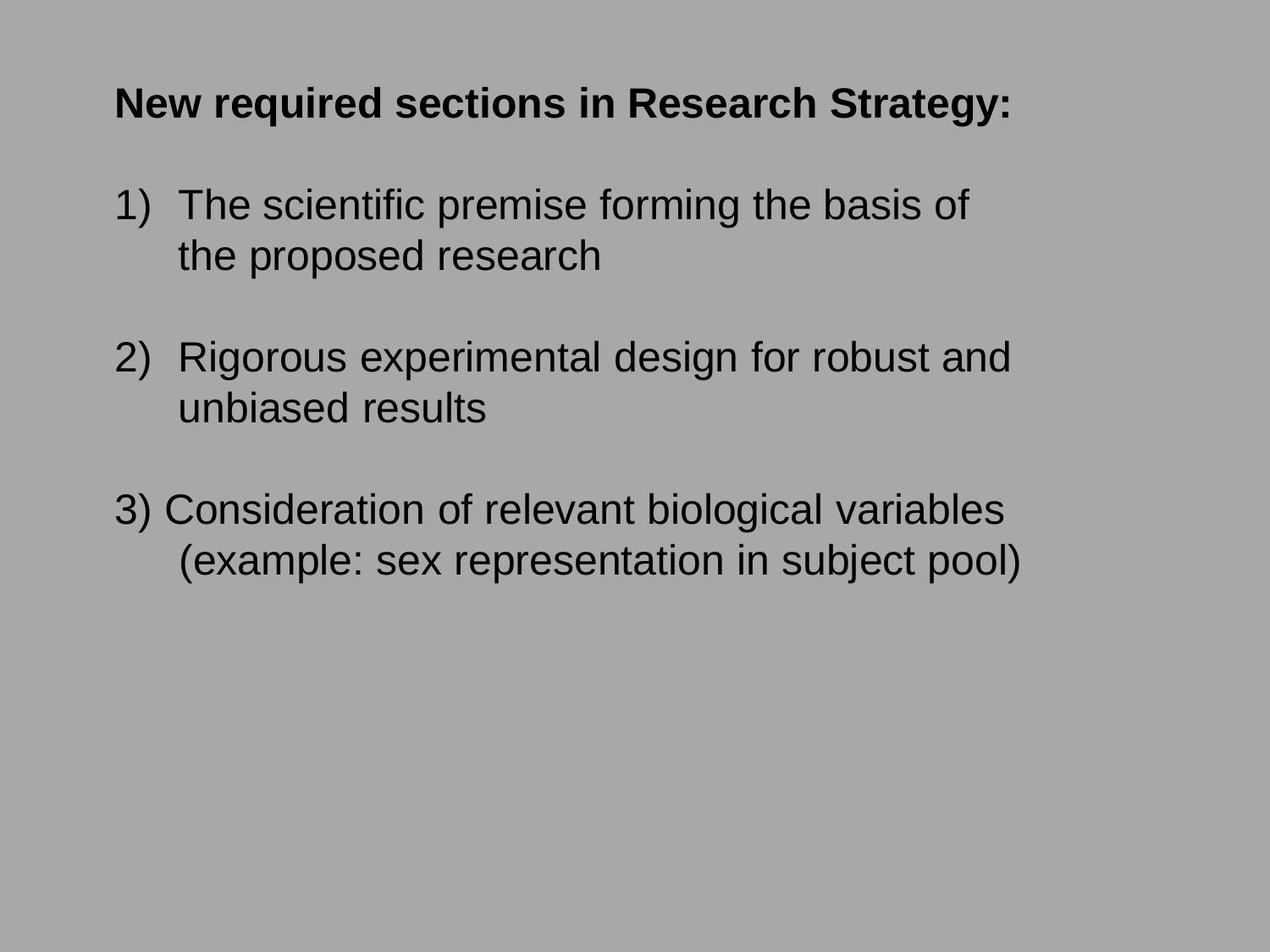### **The scientific premise forming the basis of the proposed research**

1) In the Significance section Describe the scientific premise for the proposed project, including consideration of the strengths and weaknesses of published research or preliminary data crucial to the support of your application.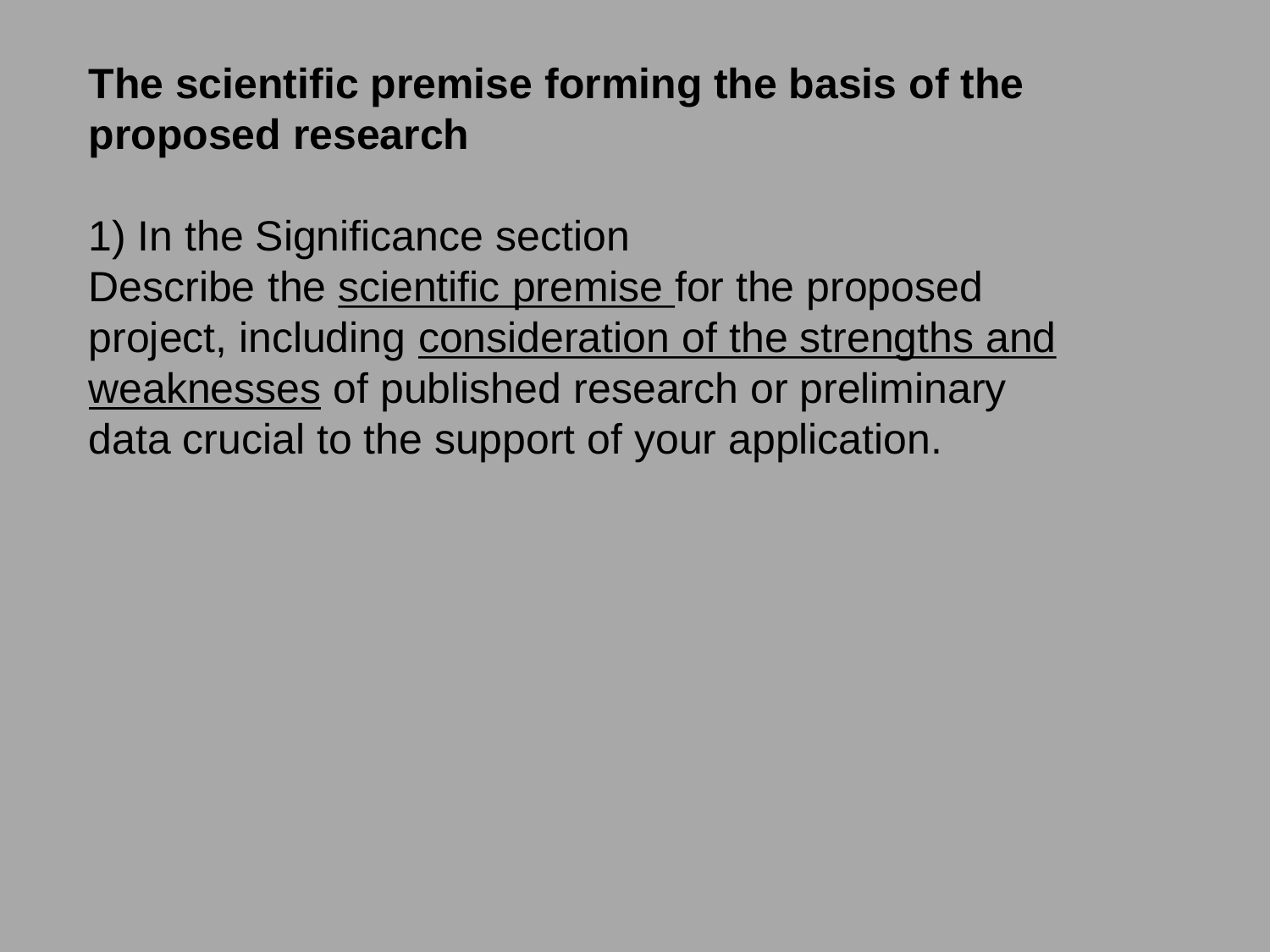Rigorous experimental design for robust and unbiased results

### In the Approach section

Describe the experimental design and methods proposed and how they will achieve robust and unbiased results.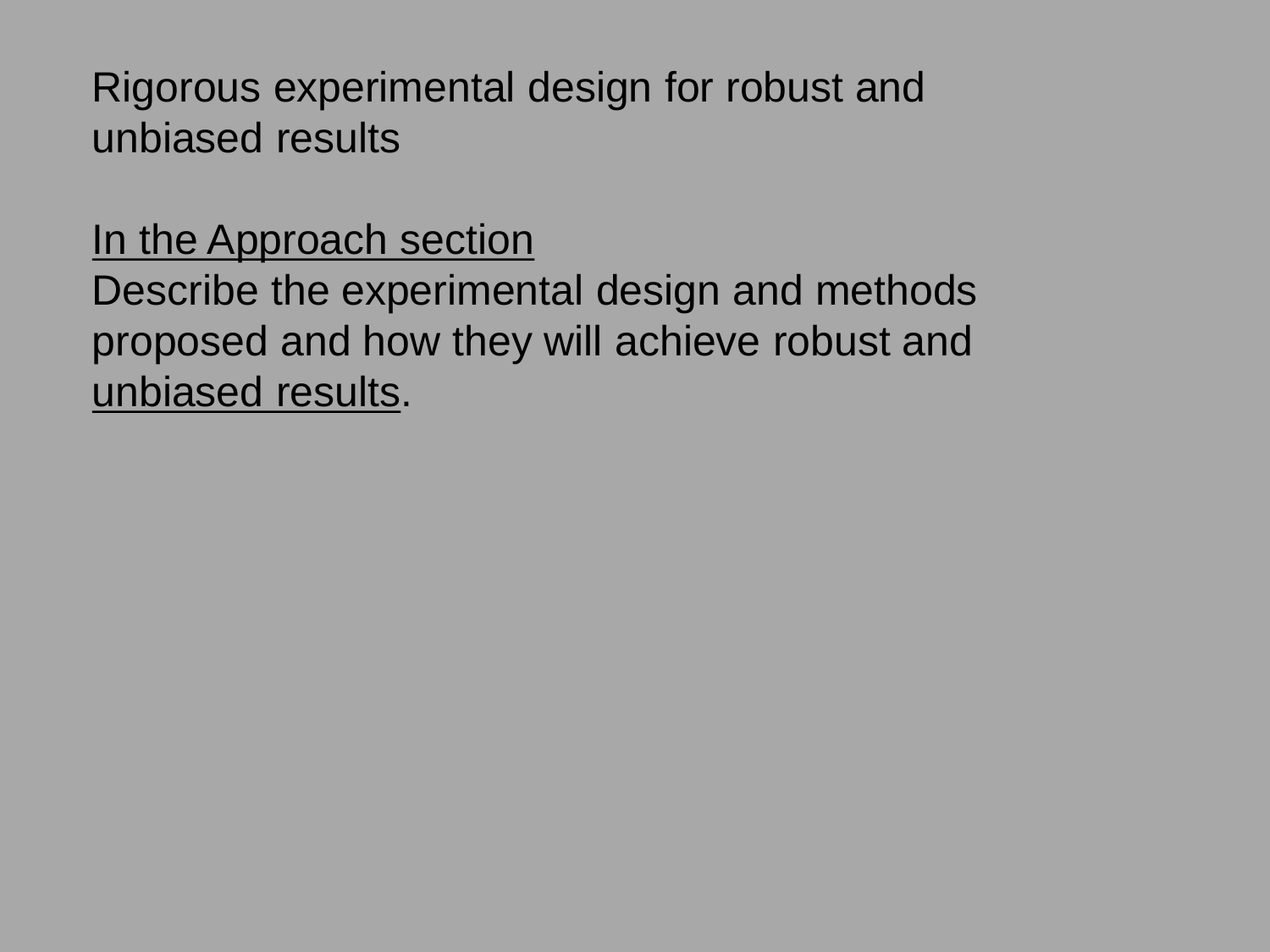Begley (2013) Six red flags for suspect work. *Nature.*

- *-Were experiments performed blinded?*
- *-Were basic experiments repeated?*
- *-Were all the results presented?*
- *-Were there positive and negative controls?*
- *-Were reagents validated?*
- *-Were statistical tests appropriate?*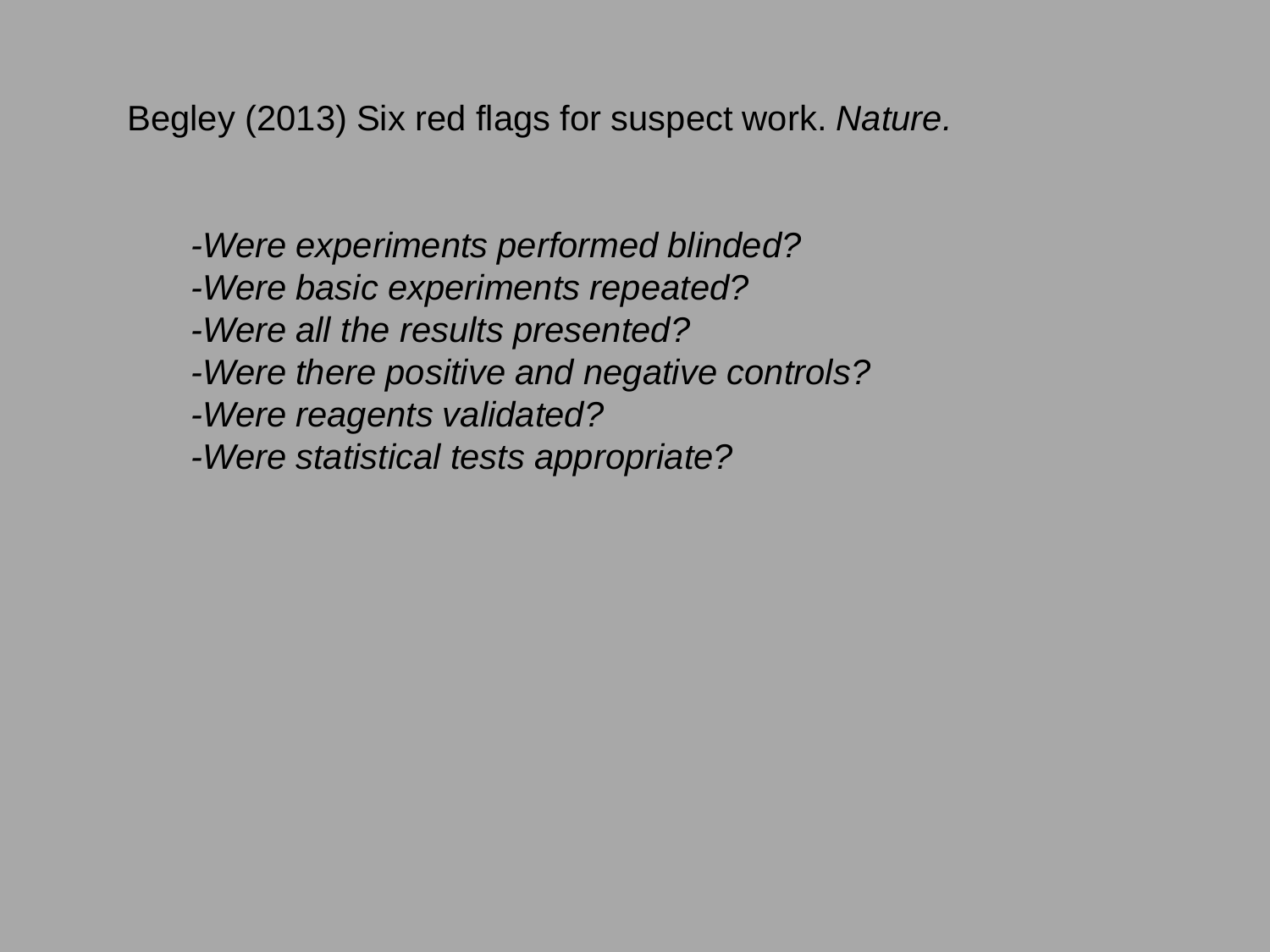- Pre-experiment power calculations (endpoint sensitivity, variability, effect size, desired level of confidence, definition and rationale for n).
- Controls to reduce bias in data collection
- **Randomization**
- Procedures to achieve blinding
- Data handling and analyses
- Positive and negative controls
- Thorough and transparent reporting
	- Steward and Balice-Gordon, (2014) Neuron, 84, 572-581.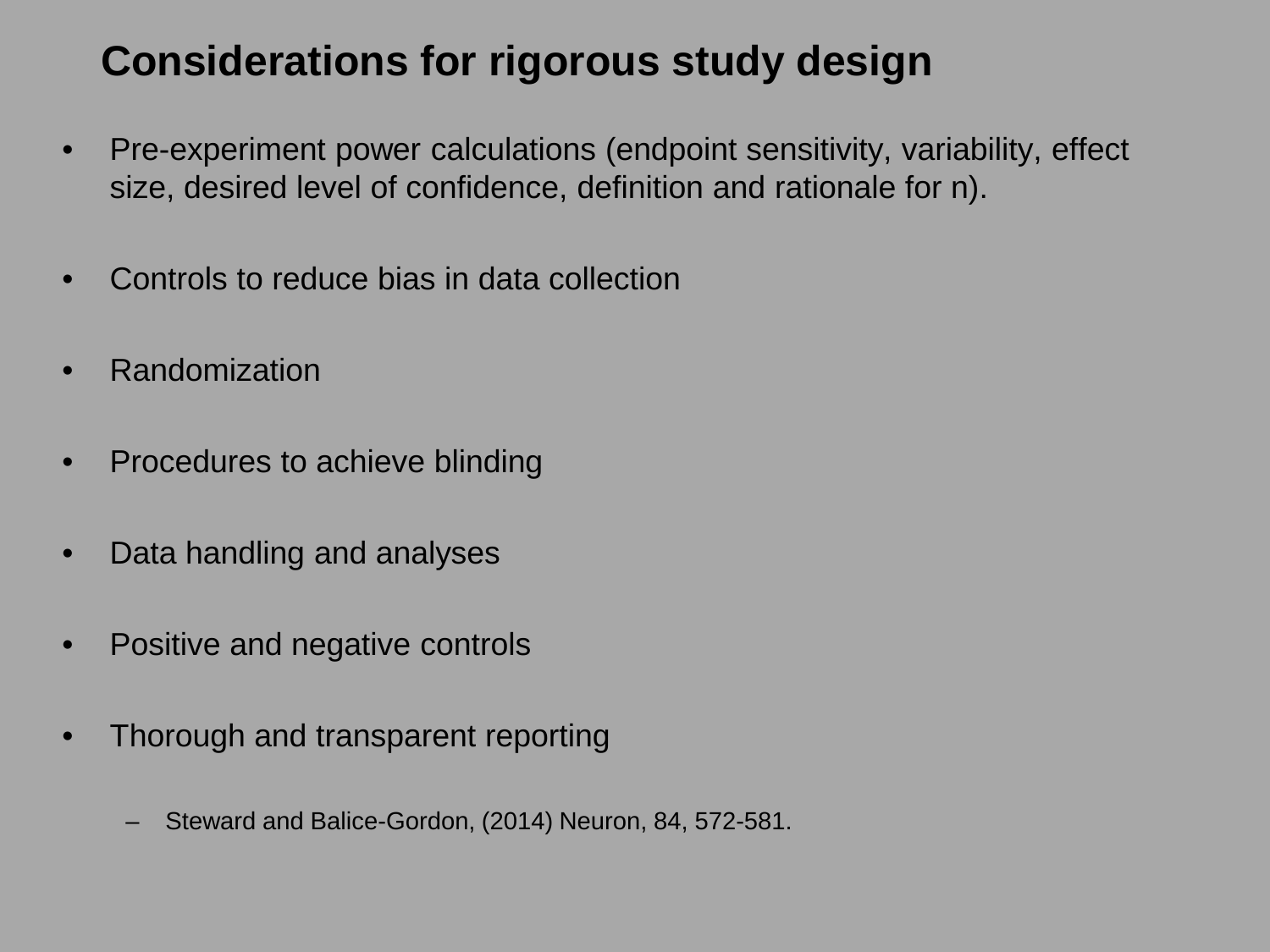- Experimental procedures to protect against un-recognized bias.
	- Is bias minimized through blinding, recoding, and systematic random sampling?
		- "Bias is unintentional and unconscious. It is defined broadly as the systematic erroneous association of some characteristic with a group in a way that distorts a comparison with another group…The process of addressing bias involves making everything equal during the design, conduct and interpretation of a study and reporting those steps in an explicit and transparent way" (Ransohoff and Gourlay, 2010).
- Random assignment to groups.
	- Allocation concealment
	- Prospective inclusion/exclusion
	- Blinding
		- Blinded outcome assessment
		- Separation of data collection and analysis.  $3<sup>rd</sup>$  party data management
		- Re-coding data
		- Exceptions to blinding, and resulting interpretive caveats
- Biases due to outcome expectation: Is the guiding philosophy to "test" an hypothesis or "prove" an hypothesis?
	- Steward and Balice-Gordon, (2014) Neuron, 84, 572-581.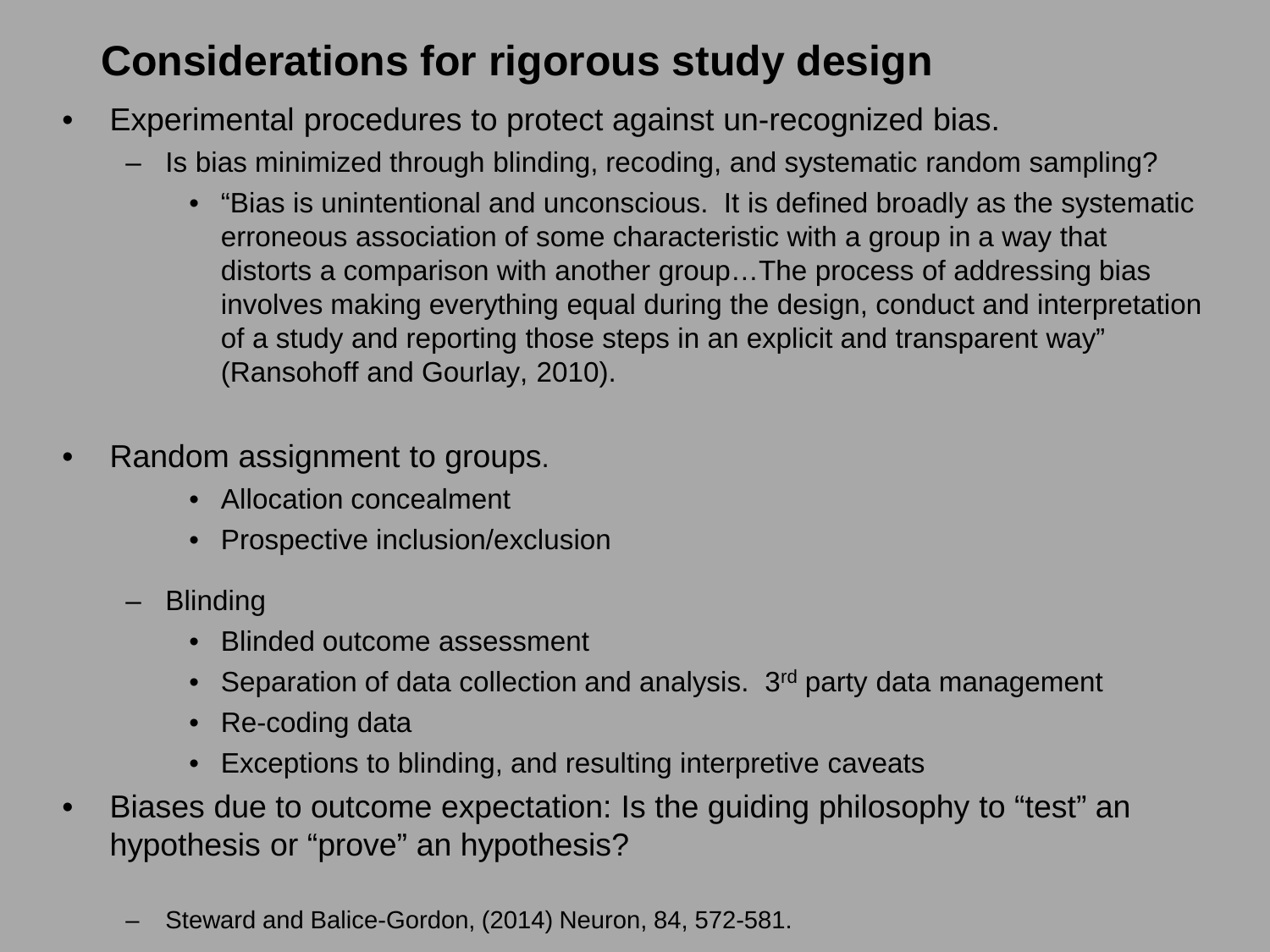- Unbiased sampling:
	- Use defined protocols for sampling populations. Examples include welldeveloped methods for opinion surveys.
	- In studies of tissues and cells, use techniques for unbiased sampling that come from principles of "stereology.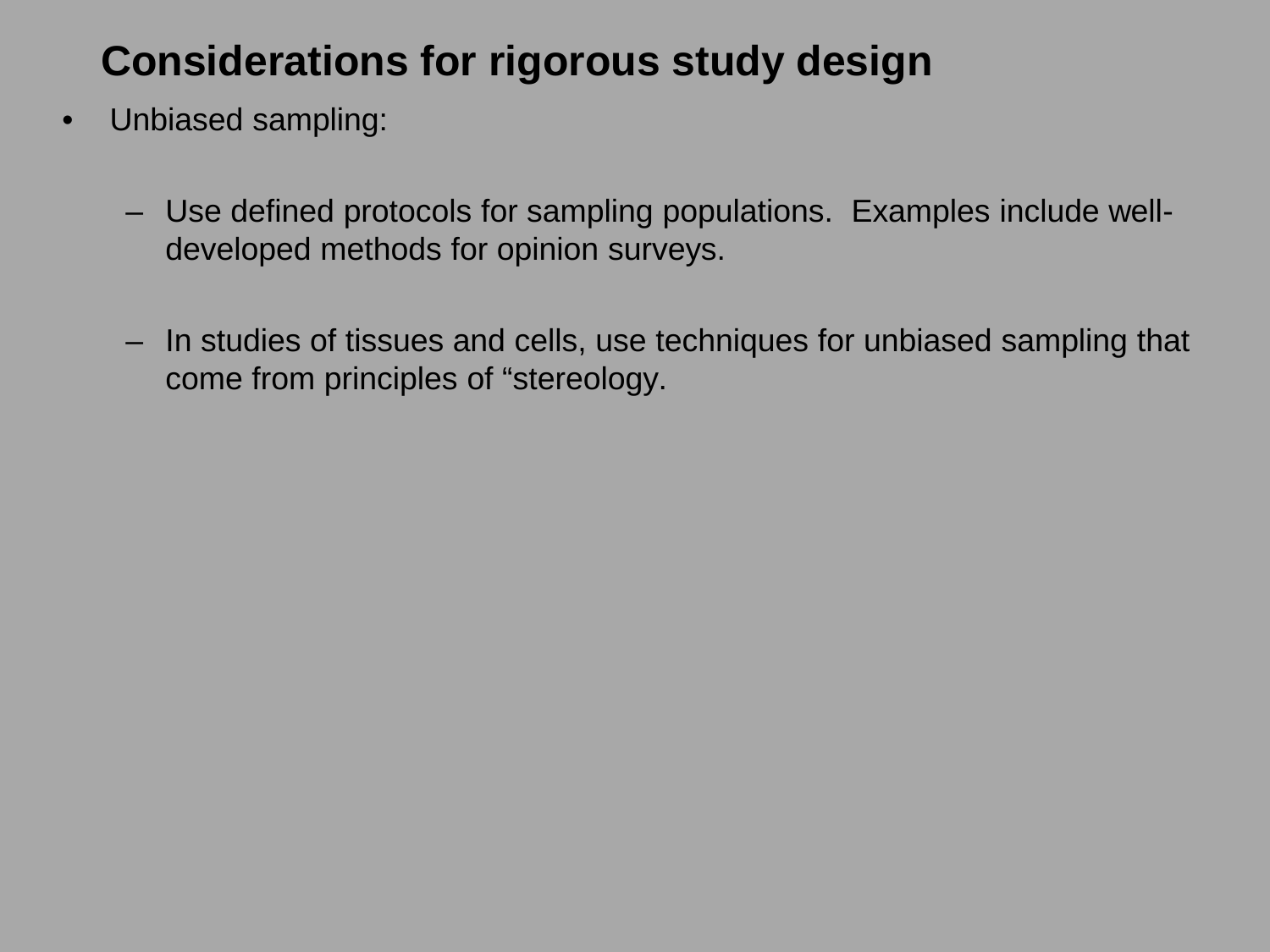- Data analysis:
	- Plan statistical analysis and get consultation BEFORE collecting data. An important part of good statistical analysis is in experiment execution.
	- Understand corrections for multiple comparisons. If you are collecting different data sets from a single group, this constitutes multiple comparisons even if the data are from different analyses.
	- Explain how you will avoid "testing to a foregone conclusion".
		- *Red flag*: Collecting data, analyze as you go, and continue to increase "n" until differences are significant. This is the way pilot experiments are often done. The way to avoid the problem is to clearly distinguish between "pilot" experiments and the start of the definitive experiment.
	- Explain how you will avoid "p-hacking".
		- Steward and Balice-Gordon, (2014) Neuron, 84, 572-581.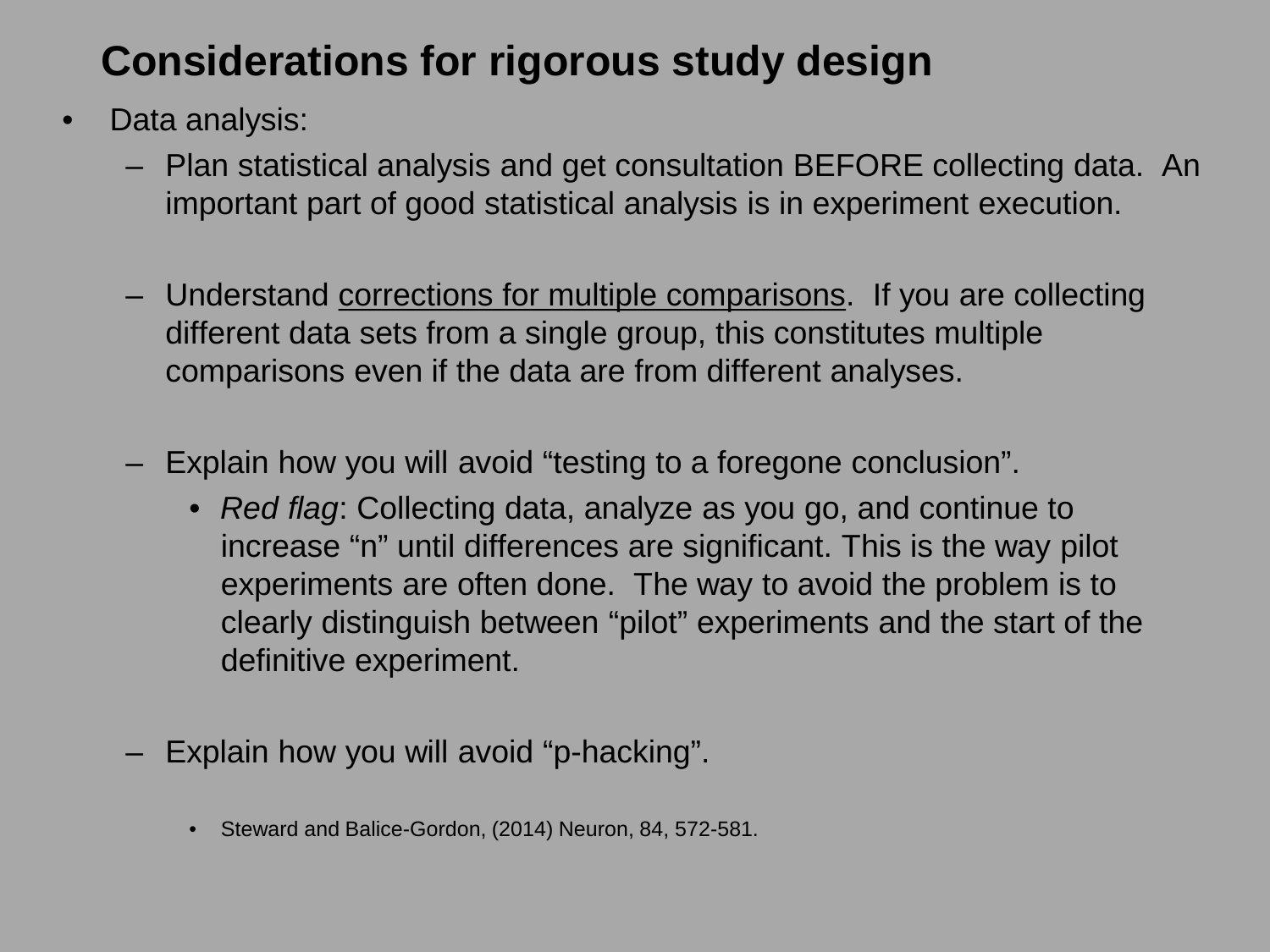### ADVICE: HAVE A SECTION WITH THE SUBHEAD:

#### "Rigorous experimental design"

Our studies follow best practices for pre-clinical experiments (Steward & Balice-Gordon 2014). Sample size determinations use data from our previous studies with the SCI models. For blinding, animals are assigned an ID number prior to treatment and assigned to groups based on a random number generator (Sharp et al 2014a). The order of surgical procedures is determined by a random number generator. Functional and anatomical assessments are carried out by individuals who are blind to treatment groups. For compilation, data are passed to an individual who is not involved in testing so that testers remain blind. Methods are transparently reported in our publications, including time of day and order of surgical procedures and animal testing, methods of random assignment to groups, exclusions and attrition.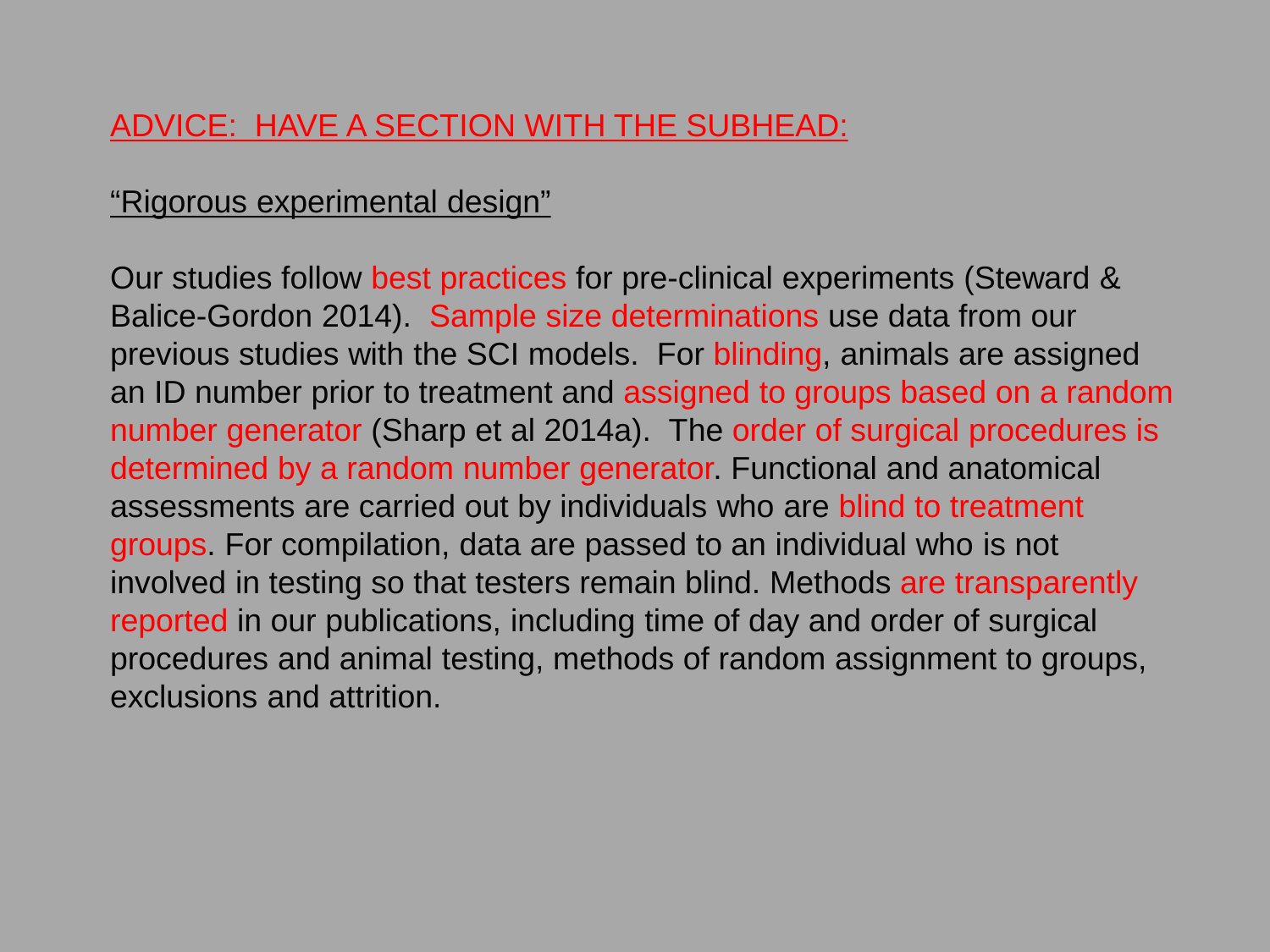### ADVICE: HAVE A SECTION WITH THE SUBHEAD:

#### "Rigorous experimental design" (continued)

Exclusion criteria are predefined, and include: 1) surgical errors (spinal cord damage during laminectomy; out of range force parameters for the impactor; excessive bleeding, and out of range functional scores during the first week of post-operative testing); 2) development of pain symptoms or autophagia; 3) deteriorating health, excessive weight loss. #2 and 3 are animal welfare decisions based on consultations with veterinary staff. Sample size determinations include estimates of attrition based on our previous experience.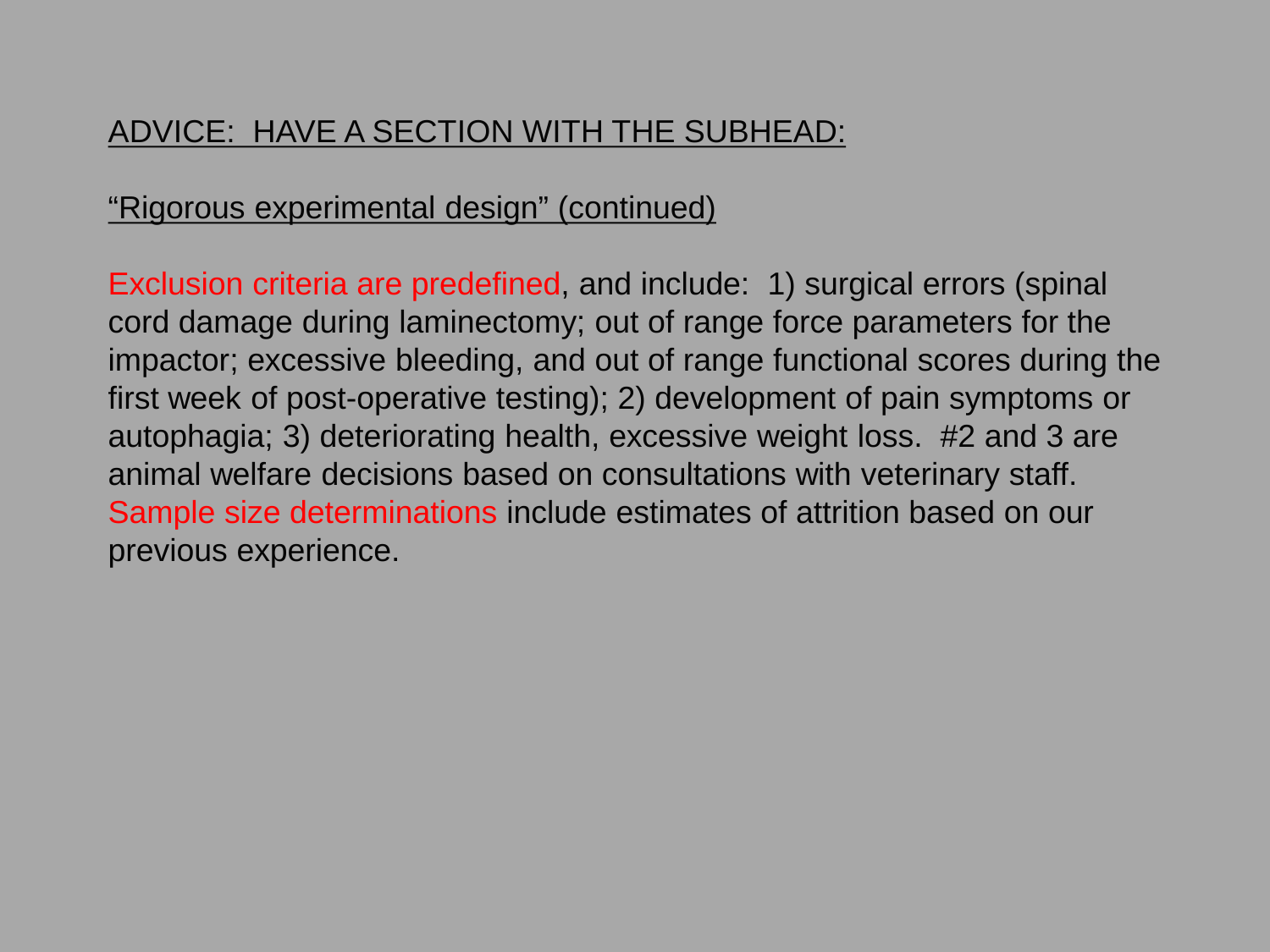### ADVICE: HAVE A SECTION WITH THE SUBHEAD:

#### "Rigorous experimental design" (continued)

Statistical analyses are based on the data (homogeneity of variance, etc.) and always correct for multiple comparisons (Bonferroni type). We avoid *phacking* (multiple analyses in search of statistical significance). To reveal relationships, distributions, and data clustering, we plot individual animal data points rather than just means and SD and quantitatively assess relationships between measures by regression analyses, for example, functional vs. anatomical variables (Sharp et al 2014b). Interim statistical analyses are pre-planned to terminate experiments where attrition or variability diminish power. If there are trends that don't reach statistical significance, experiments are repeated rather than *testing to a foregone conclusion* by adding subjects*;* results of repetitions are reported separately rather than combining data (Sharp et al 2013).

For assessments that generate multiple data sets, we pre-define primary outcome measures, report all analyses that were carried out including nonsignificant results. Key experiments are repeated (self-replication). Quantitative anatomical studies are done blind using coded slides.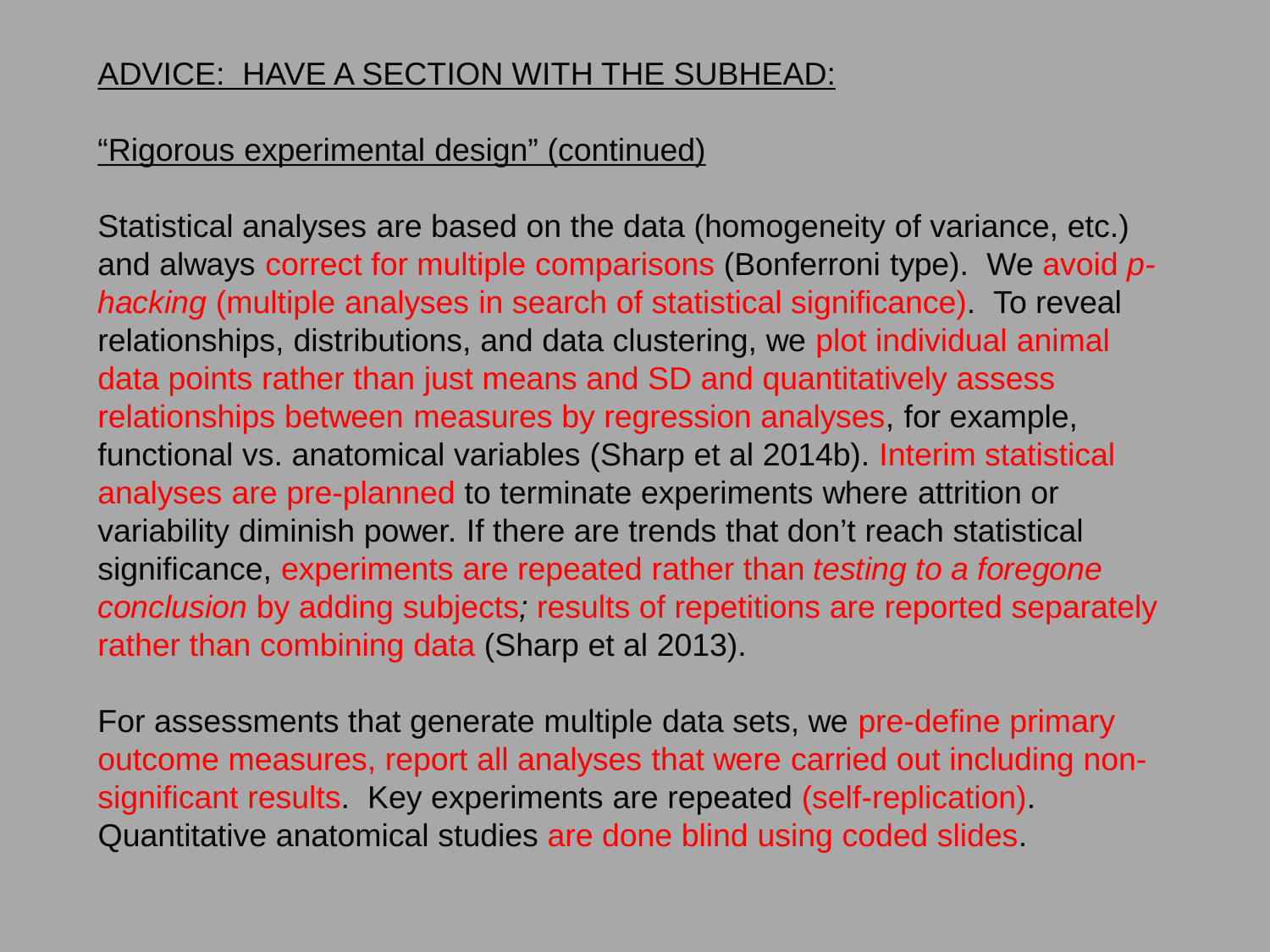New required third section: Consideration of relevant biological variables (example: sex representation in subject pool)

This is a new required section in the Research Strategy, but follows earlier mandates. The paper below may be a useful resource for references.

**Neuron NeuroView** 

### Sex Influences on the Brain: An Issue Whose Time Has Come

Larry Cahill<sup>1,\*</sup> and Dana Aswad<sup>2</sup> <sup>1</sup>Department of Neurobiology and Behavior <sup>2</sup>Molecular Biology and Biochemistry University of California, Irvine, CA 92697-3800, USA \*Correspondence: Ifcahill@uci.edu http://dx.doi.org/10.1016/j.neuron.2015.11.021

The issue of sex influences on the brain is rapidly moving center stage, driven by abundant results proving that subject sex can and regularly does alter, negate, and even reverse neuroscientific findings and conclusions down to the molecular level and thus can no longer be justifiably marginalized or ignored.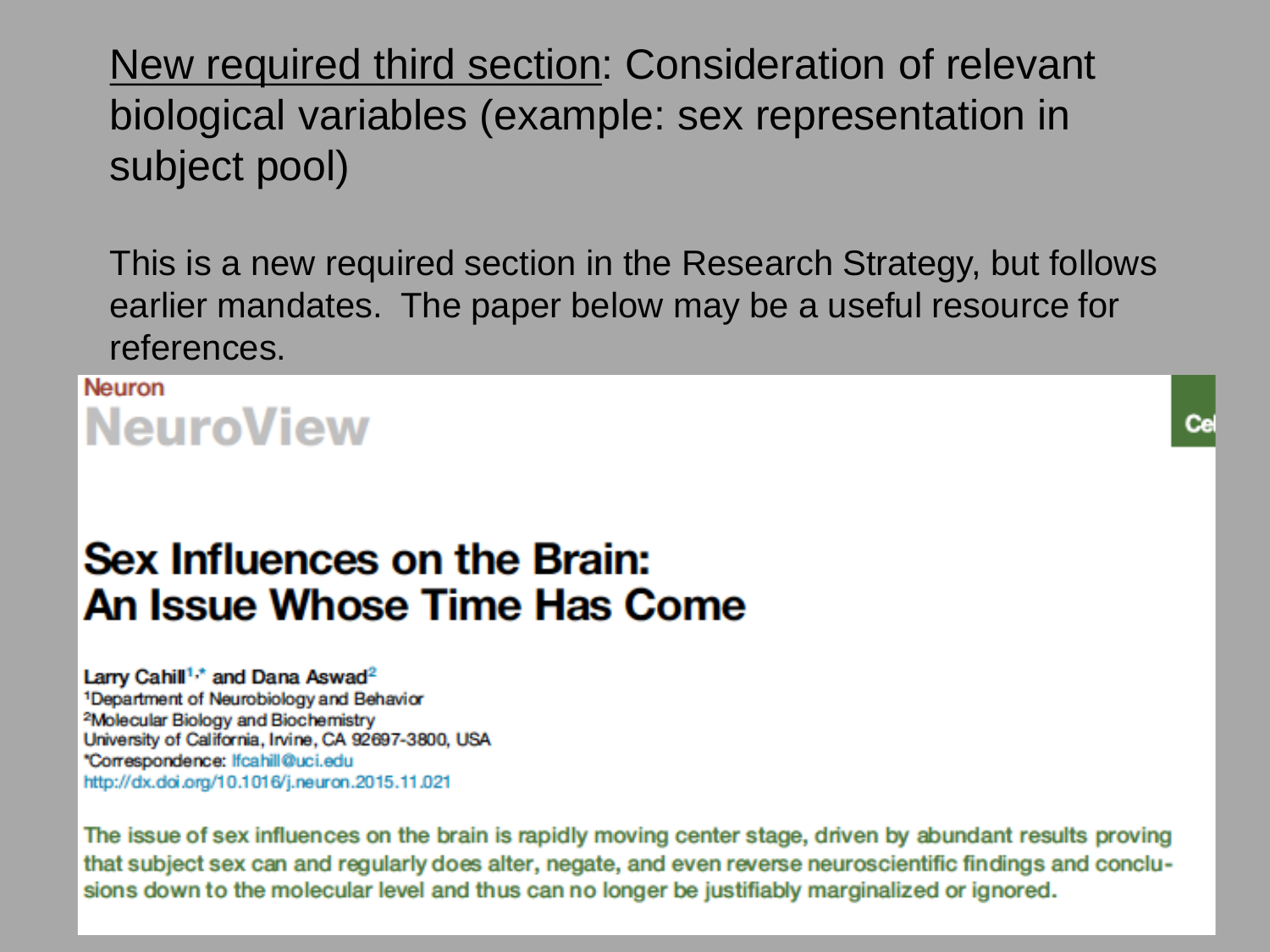New required third section: Consideration of relevant biological variables (example: sex representation in subject pool)

Traditionally, male animals have been used for many studies because of concerns about variability over the estrous cycle. The paper below indicates that this may be less of a problem than expected and may be a useful reference for this point.



<sup>h</sup> Department of Psychology, University of California Berkeley, United States

<sup>c</sup> Department of Integrative Blokov, University of California, Barkeley, United States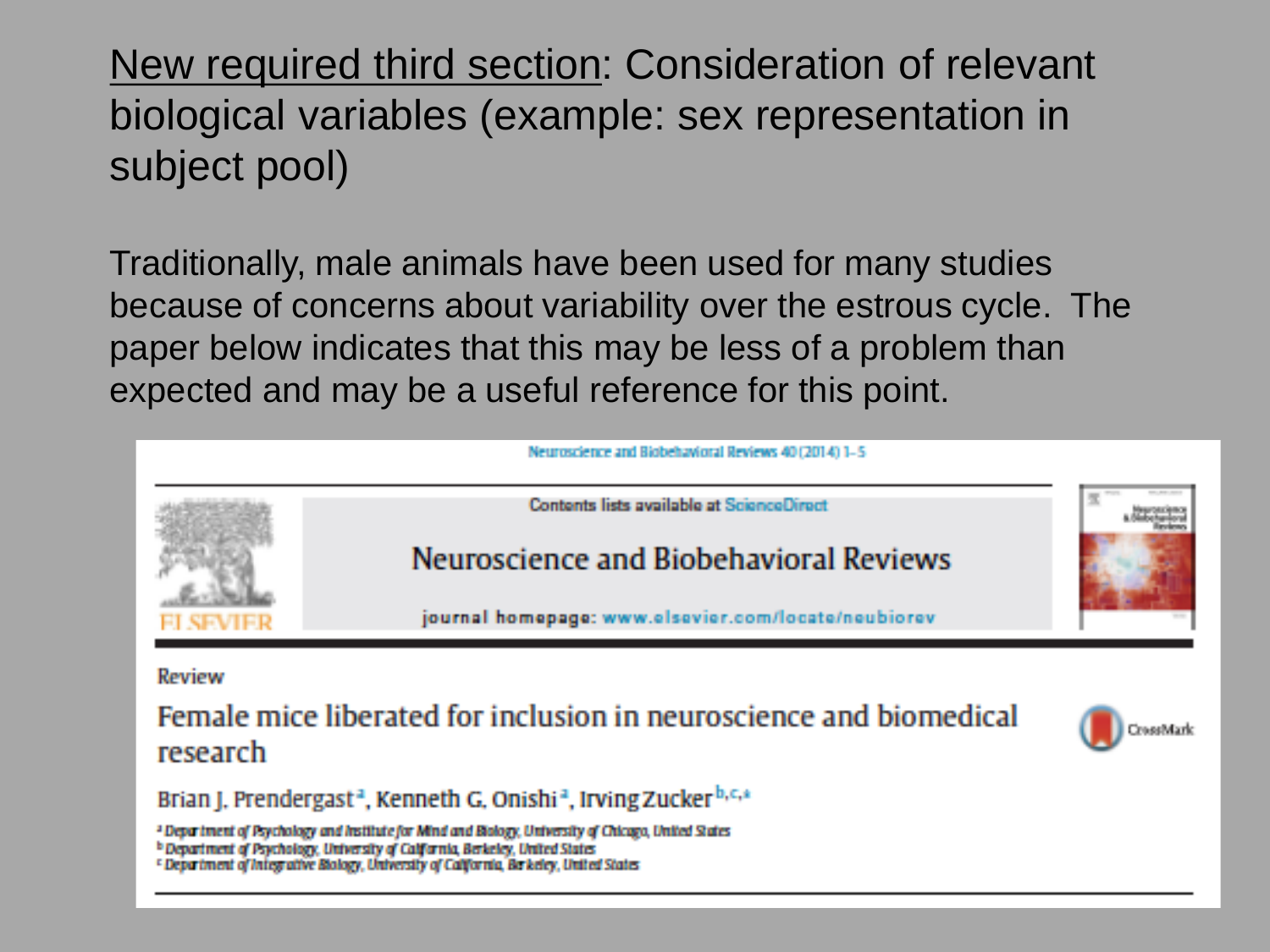### **Authentication of Key Biological and/or Chemical Resources**

Describe methods to ensure the identity and validity of key biological and/or chemical resources used in the proposed studies.

- 1) Cell lines
- 2) Antibodies
- 3) Drugs
- 4) Genetically modified animals. For transgenic animals carrying fluorescent marker for particular cell types, how will specificity be validated? Consider complications of genetic background.

This section is to be uploaded into the Other Attachments section and for now, **is not YET a criterion for scoring**.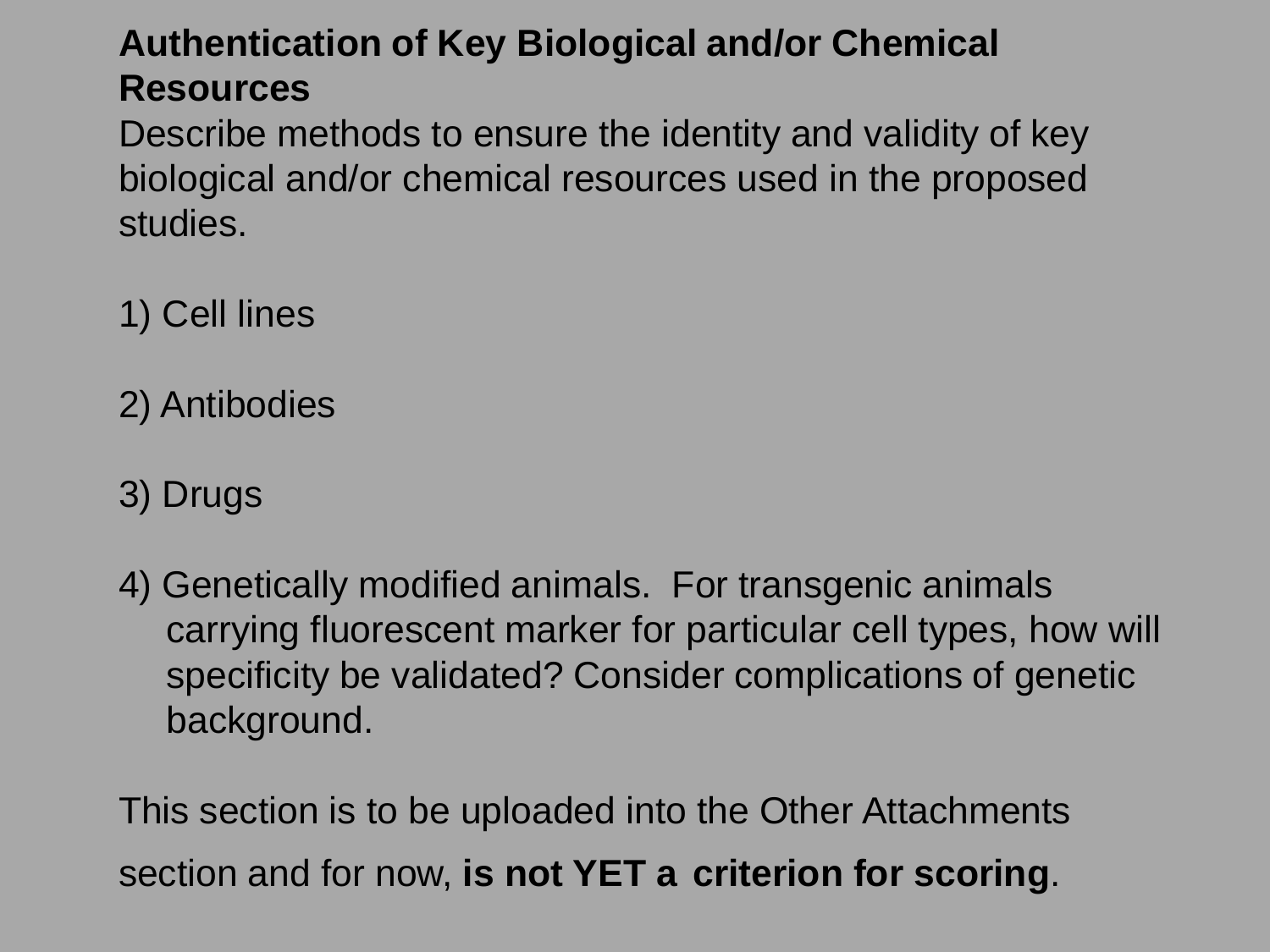# How will reviewers will react to and interpret the new guidelines?

- Enhancing rigor will likely require increasing research staff to enabling blinding, increasing "n" and repeating experiments, which will increase project cost and reduce the scope of what can be accomplished.
- How will steps to increase rigor be viewed given the current culture of peer review, which emphasizes innovation and eye-catching research?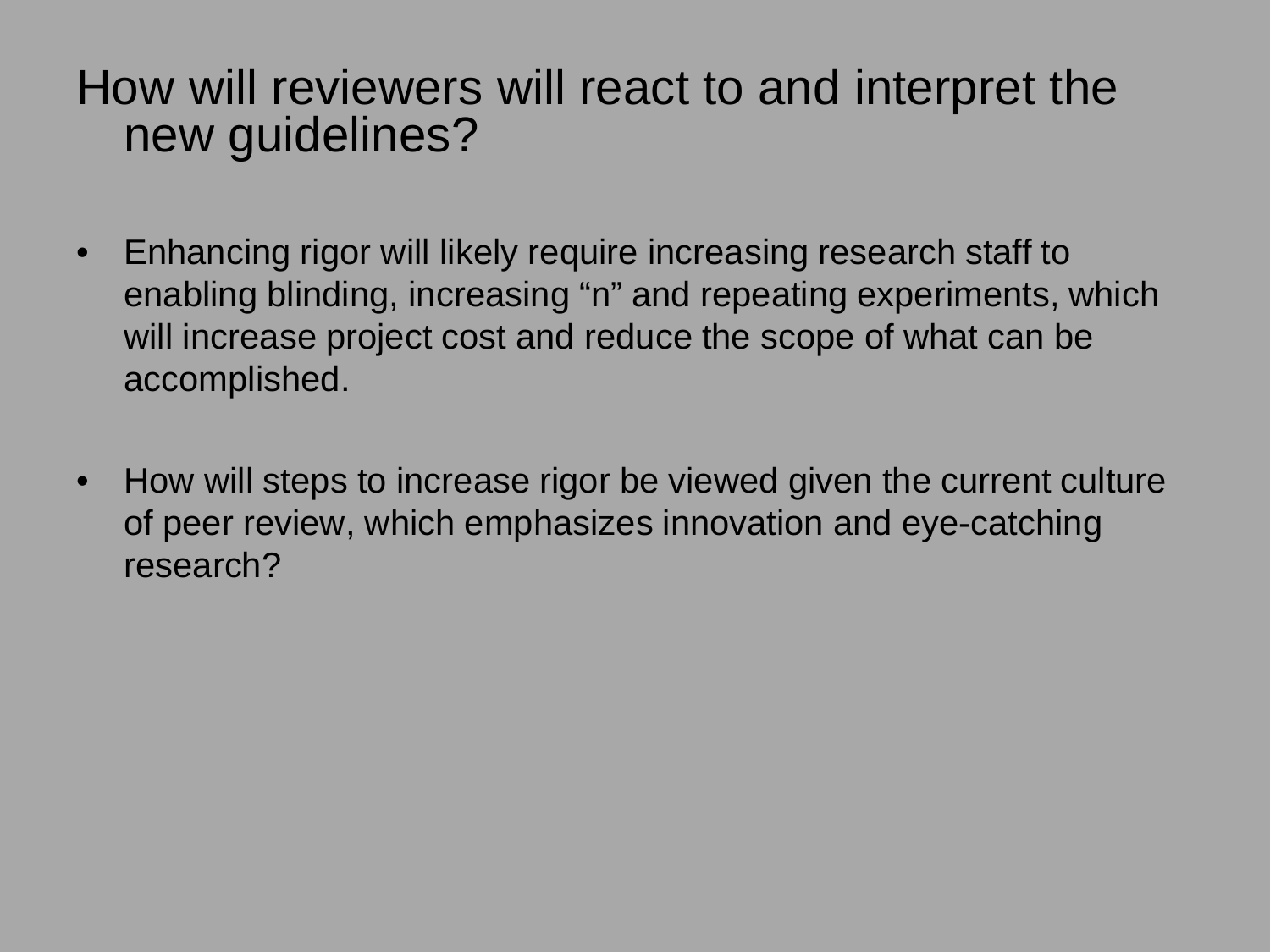http://www.csr.nih.gov/CSRPRP/2016/09/implementing-new-rigor-andtransparency-policies-in-review-lessons-learned/#more-579

Peer Review Notes: September 30, 2016 Implementing New Rigor and Transparency Policies in Review—Lessons Learned



After scientists at NIH in various fields and pharmaceutical companies raised serious concerns about the reproducibility of NIH research, NIH responded by launching multiple efforts [to enhance the rigor and](http://grants.nih.gov/reproducibility/index.htm#guidance)  transparency of the research it funds. A big one involved changes in review criteria that we implemented in the last round of grant application reviews that involved 525 meetings and nearly 10,000 reviewers.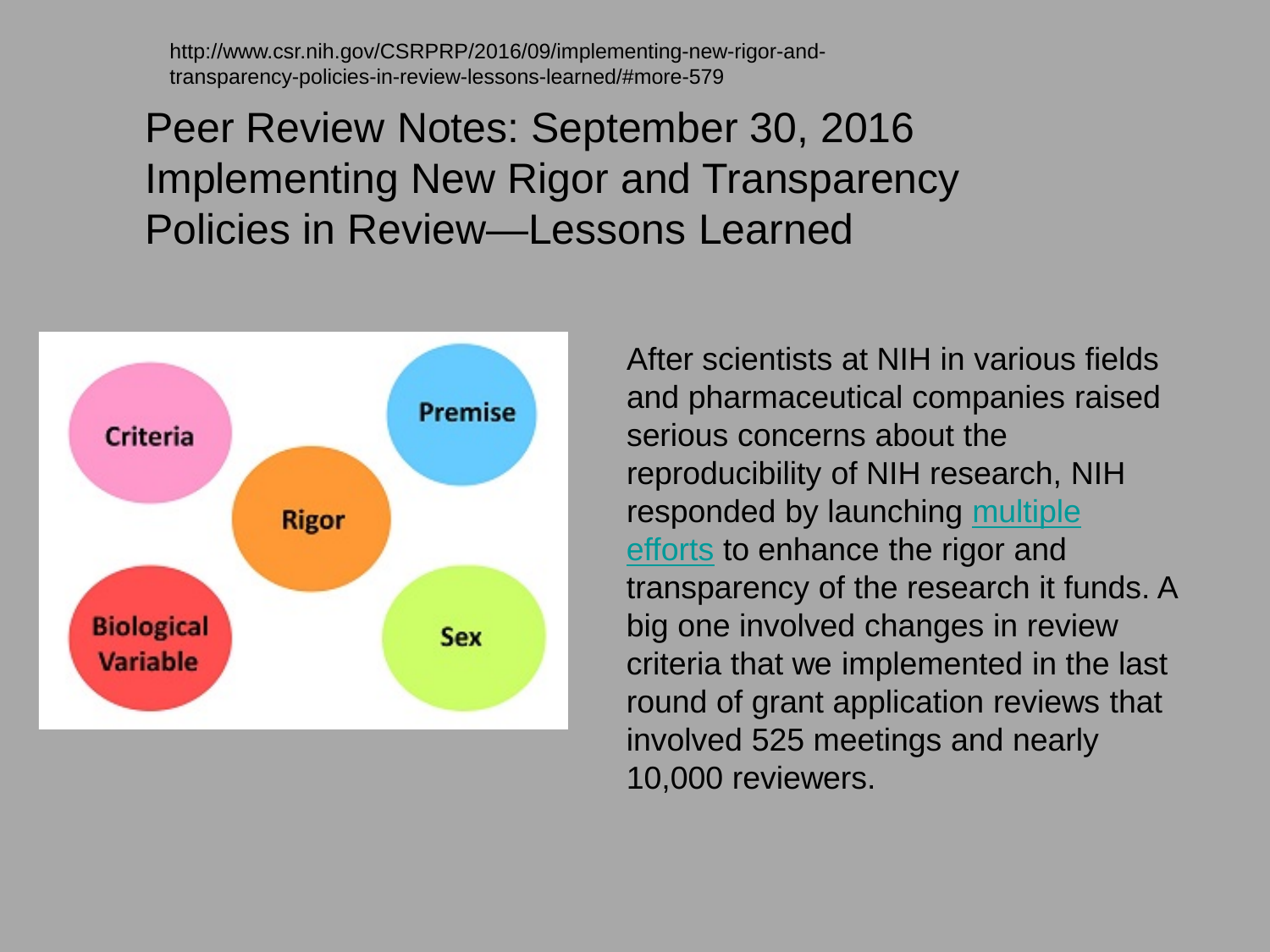But work remains. Not everyone got the message.

NIH continues efforts to make it clear that it has elevated the degree of attention that must be paid to sex as a biological variable, and also to resource authentication.

Even those reviewers who have always thought carefully about scientific premise and rigor should reflect on the design and methodological considerations that are critical for work in their field.

Some reviewers thought about the new emphases but used old language in their critiques, which made it harder for SROs and program officers when dealing with large numbers of applications.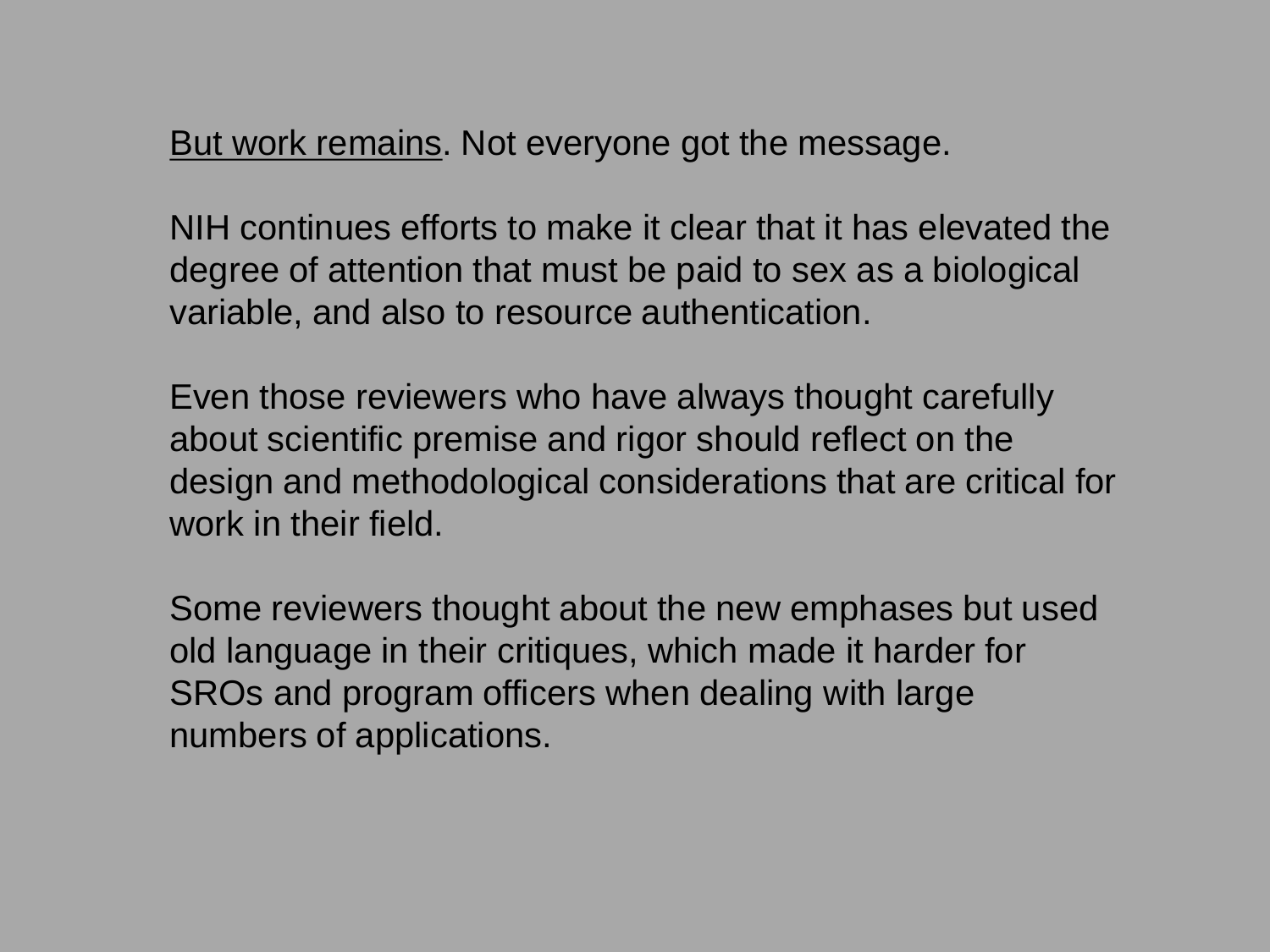Premise" caused confusion.

NIH intended for reviewers to consider the scientific foundation of the proposed work. That is, reviewers should critically ask whether the studies or preliminary data leading to the proposed work are scientifically sound. Although this sounds like an obvious consideration, multiple studies, covering multiple fields of science show that scientists have often overestimated how replicable published work is—even when published in top journals.

Performing this review of premise can be intellectually demanding and many reviewers did a great job. Others confused "premise" with "scientific significance" or discussed whether the hypotheses of the study were reasonable. Significance refers to the importance of the study; premise refers to its scientific foundation. While a weak premise clearly undercuts the potential significance of a proposal, a strong premise (empirical foundation) does not necessarily make a study significant.